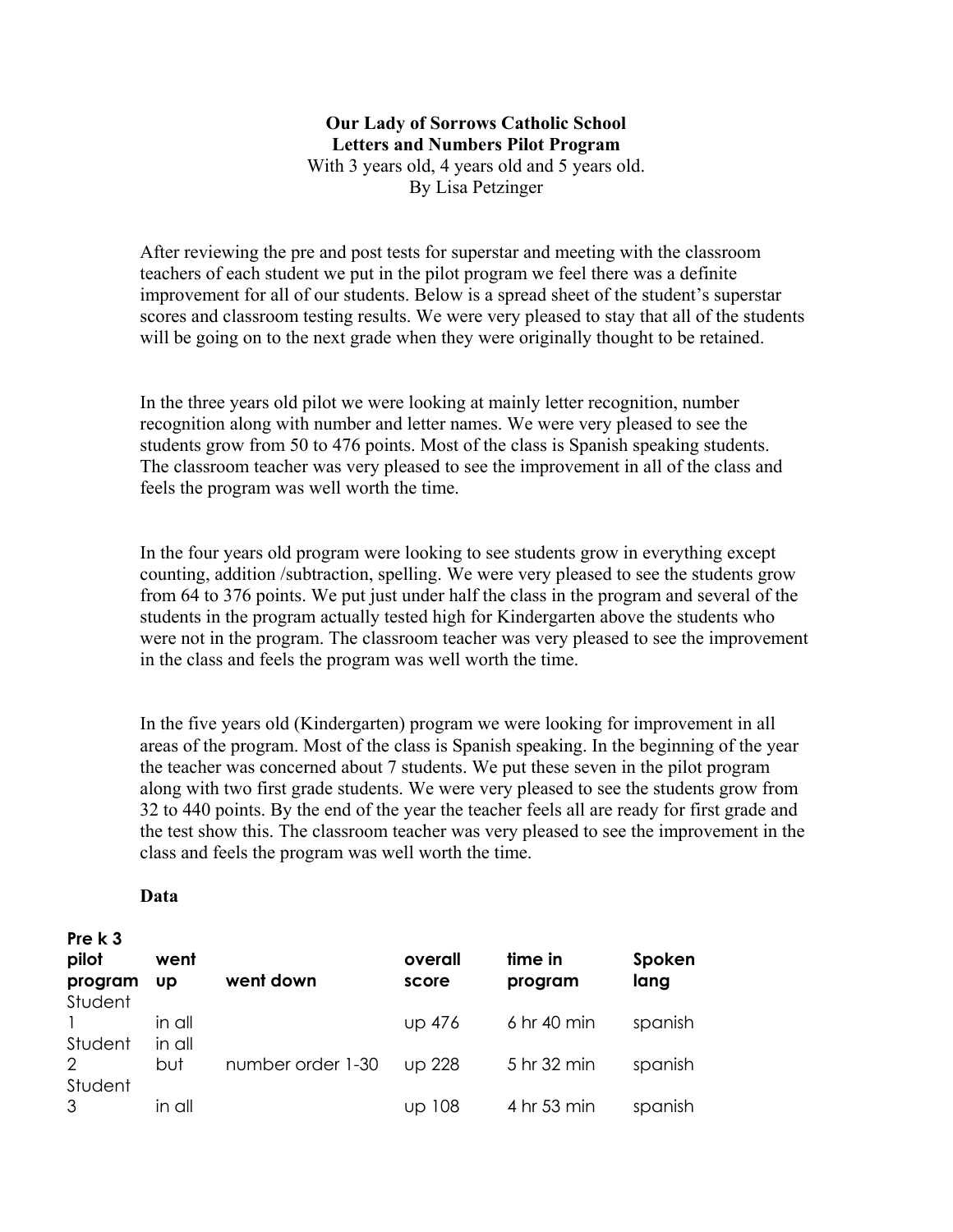| Student | in all | number rec    |              |             |         |
|---------|--------|---------------|--------------|-------------|---------|
| 4       | but    | counting      | up 100       | 5 hr 26 min |         |
| Student |        |               |              |             |         |
| .5      | in all | counting 1-30 | up 192       | 3 hr 57 min |         |
| Student | in all | Number names  |              |             |         |
| 6       | but    | and order     | up 50        | 7 hr        | spanish |
| Student | in all | number names  |              |             |         |
|         | but    | counting      | <b>up 60</b> | 3 hr 18 min |         |
|         |        |               |              |             |         |

3

| Pre k 4<br>pilot<br>program<br>Student                                                            | went<br><b>Up</b> | went down                                | overall<br>score | time in<br>program | Spoken<br>lang | $\mathsf k$<br>readiness<br><b>Scolastic</b> | scott<br>foresman |
|---------------------------------------------------------------------------------------------------|-------------------|------------------------------------------|------------------|--------------------|----------------|----------------------------------------------|-------------------|
| Student                                                                                           | in all<br>in all  |                                          | up 352           | 7 hr 53 min        | spanish        | marginally                                   | 55%               |
| $\overline{2}$<br>Student                                                                         | but<br>in all     | Abc order                                | up 172           | 6 hr 13 min        | spanish        | marginally                                   | 45%               |
| 3<br>Student                                                                                      | but<br>in all     | Spelling<br>letter names,                | up 332           | 6 hr 20 min        |                | ready plus                                   | 65%               |
| 4<br>Student                                                                                      | but<br>up in      | number order                             | up 136           | 5hr 26 min<br>none |                | ready                                        | 63%               |
| 5<br>Student                                                                                      | all<br>up in      |                                          | up 140           |                    |                | ready plus                                   | 78%               |
| 6<br>Student                                                                                      | all<br>up in      |                                          | up 260           | 5 hr 7 min         | spanish        | not ready                                    | 33%               |
| $\overline{7}$<br>Student                                                                         | all<br>in all     | ABC order,                               | <b>up 248</b>    | 3 hr 58 min        |                | ready                                        | 55%               |
| 8<br>Student                                                                                      | but<br>in all     | Number order 1-10                        | up 104           | none               | spanish        | marginally                                   | 88%               |
| 9<br>Student                                                                                      | but               | number order                             | <b>UD 92</b>     | none               |                | ready plus                                   | 93%               |
| 10<br>Student                                                                                     | in all            | letter rec, number                       |                  | 6 hr 58 min        | spanish        | marginally                                   | 68%               |
| but<br>11<br>Student<br>in all<br>12<br>but<br>Student<br>in all<br>13<br>but<br>Student<br>up in |                   | rec                                      | <b>UD 64</b>     | none               |                | ready                                        | 78%               |
|                                                                                                   |                   | ABC order<br>letter rec, number<br>order | <b>up 348</b>    | none               | spanish        | ready                                        | 60%               |
|                                                                                                   |                   |                                          | up 256           | none               |                | ready                                        | 70%               |
| 14<br>Student                                                                                     | all<br>up in      |                                          | up 376           | 7 hr 10 min        |                | ready plus                                   | 75%               |
| 15                                                                                                | $\alpha$ ll       |                                          | up 196           | none               |                | ready plus                                   | 65%               |

|  | k pilot went went down | overall time in | Spoken readiness scott |  |
|--|------------------------|-----------------|------------------------|--|
|  |                        |                 |                        |  |